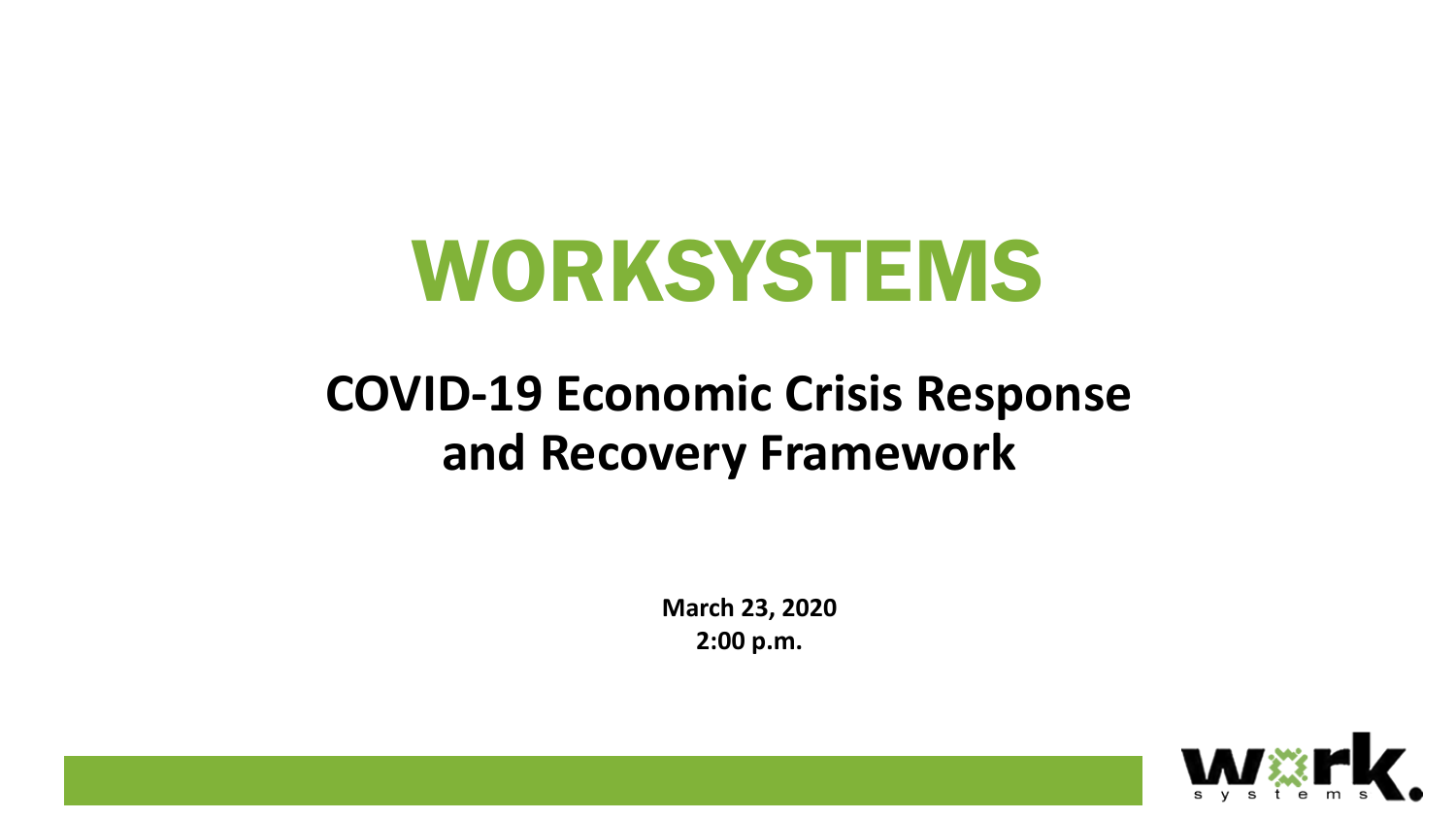### GUIDING PRINCIPLES

- Prioritize support to the most vulnerable, applying a racial equity lens
- Prioritize support to community-based partners
- Leverage and build on existing networks and assets
- Engage, listen and act quickly

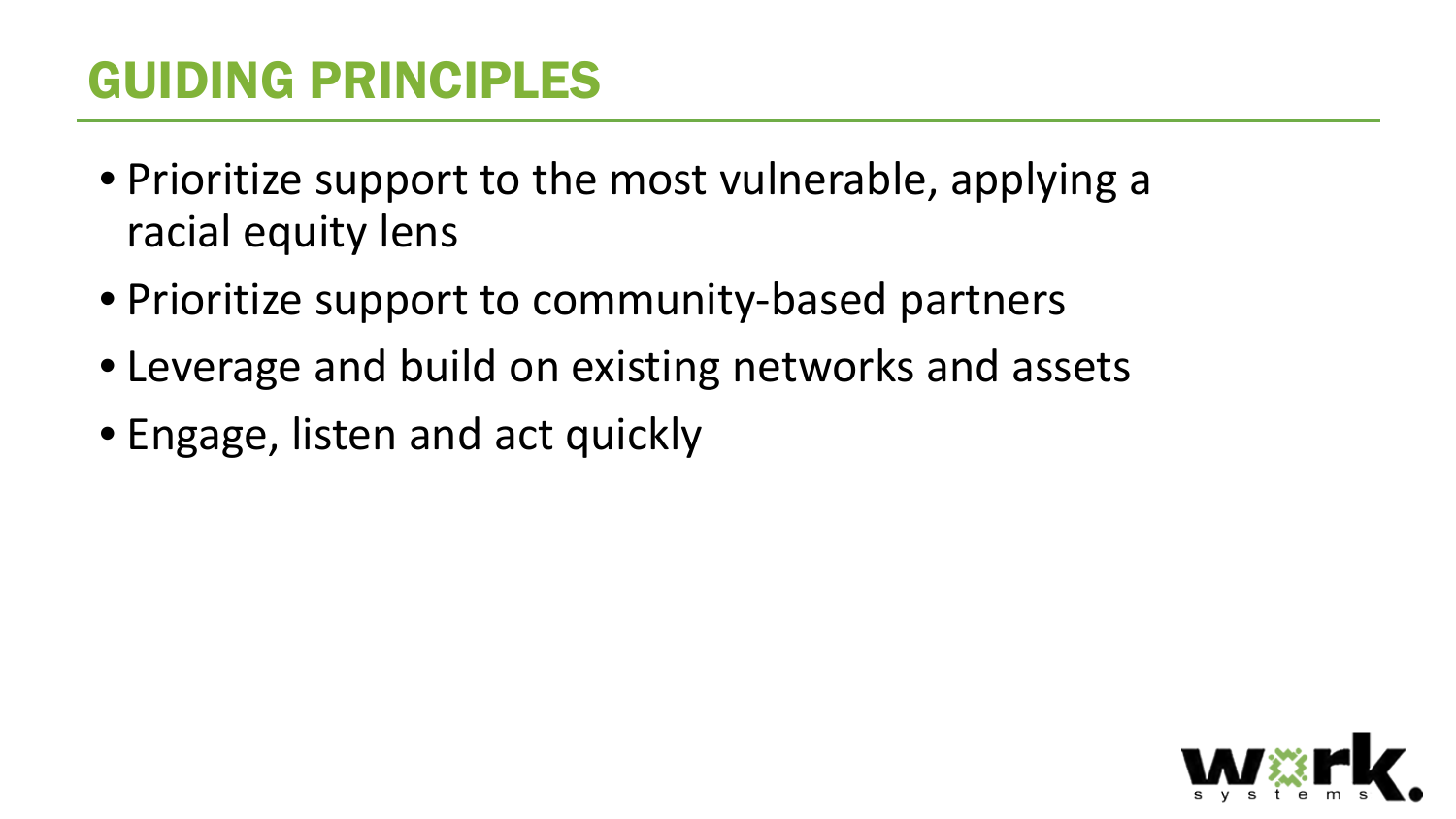# COMMUNITY OUTREACH, ENGAGEMENT & ADVOCACY

### Primary Objectives:

- Establish strong structure for crisis management
- Understand community needs
- Ensure coordinated, multijurisdiction, multi-sector response
- Organize and share vital information
- Influence funders and policy makers

- Establish a COVID-19/economic crisis taskforce of the Workforce Development Board focused on interagency coordination
- Refocus staff and shift to remote service delivery and economic crisis intervention
- Survey businesses and CBOs to understand impacts on workers and customers
- Maintain up to date information on workforce resources
- Analyze regional data
- Monitor and implement national best practices
- Advocate for policy changes that increase funding, flexibility and expand eligibility

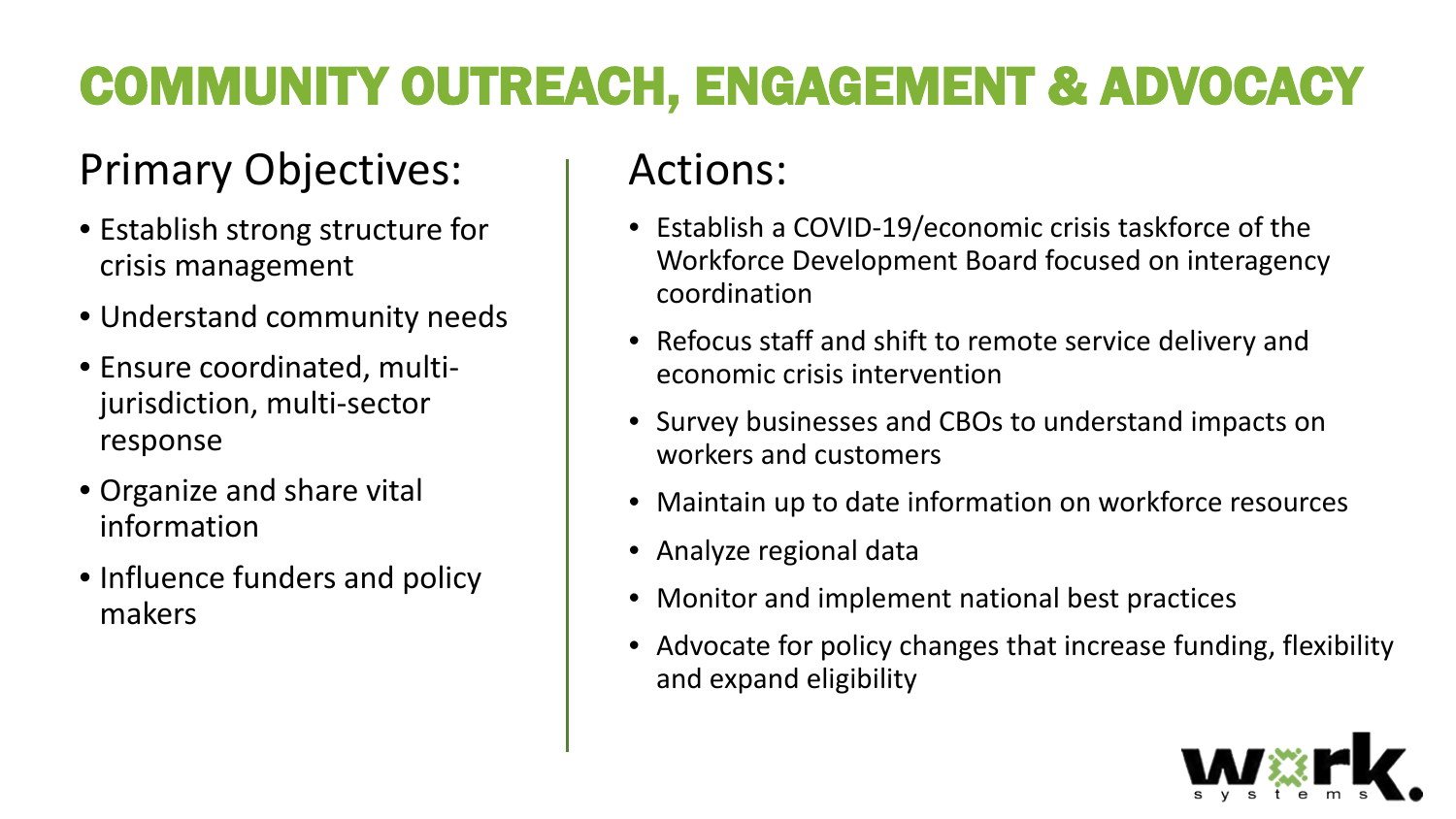# TRANSITION TO VIRTUAL SERVICE PROVISION

#### Primary Objectives:

- Partner agencies are equipped, trained and delivering services remotely
- Job seekers have equipment and technology to access services remotely
- Keep vulnerable populations connected

- Identify challenges of addressing surging public needs during a work-from-home mandate
- Develop tech solutions to enable field staff at home to provide high volume, high quality services to the public
- Provide laptops and internet access
- Address the digital divide through community partnerships
- Maintain demand lists for current jobs
- Build out online training capacity
- Ensure field staff have resources and information to provide crisis response services and referrals

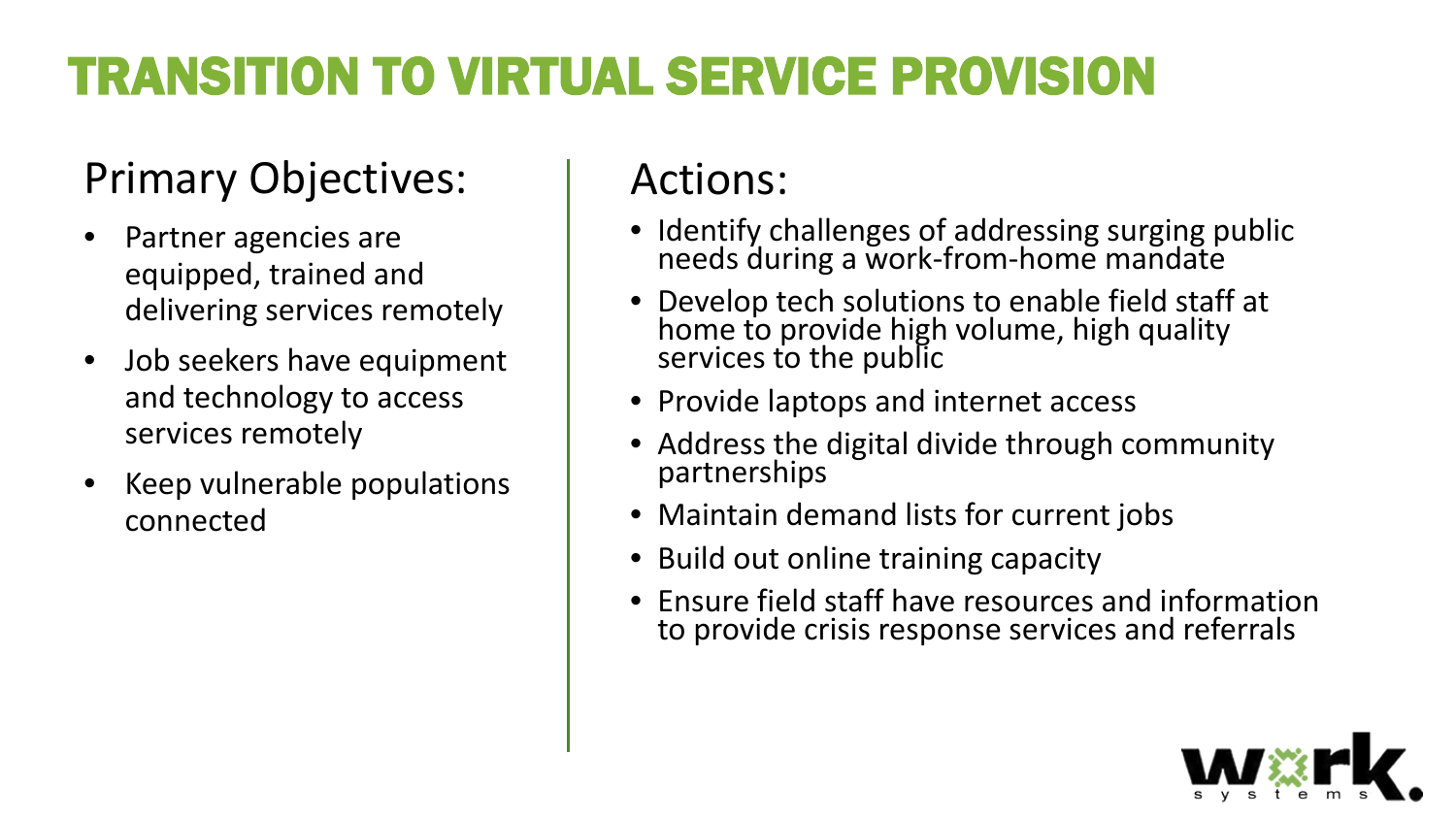# SUPPORT VITAL COMMUNITY ASSETS

#### Primary Objectives:

- Ensure continuity of essential services – contractor payment, IT, technical assistance, program support
- Support CBO infrastructure to serve most vulnerable communities

- Incorporate CBO partners into requests for Federal, State and local disaster relief funding
- Deploy paid work programs to support CBOs such as food access, addressing digital divide, health outreach and awareness
- Provide payment advances to eligible contractors to help with cash flow
- Transition to electronic funds payment
- Develop communication tools to quickly disseminate information, provide technical assistance and respond to questions
- Modify current contracts to allow for changes to service delivery
- Organize Worksystems funding and partner resources to ensure greatest community access to assistance

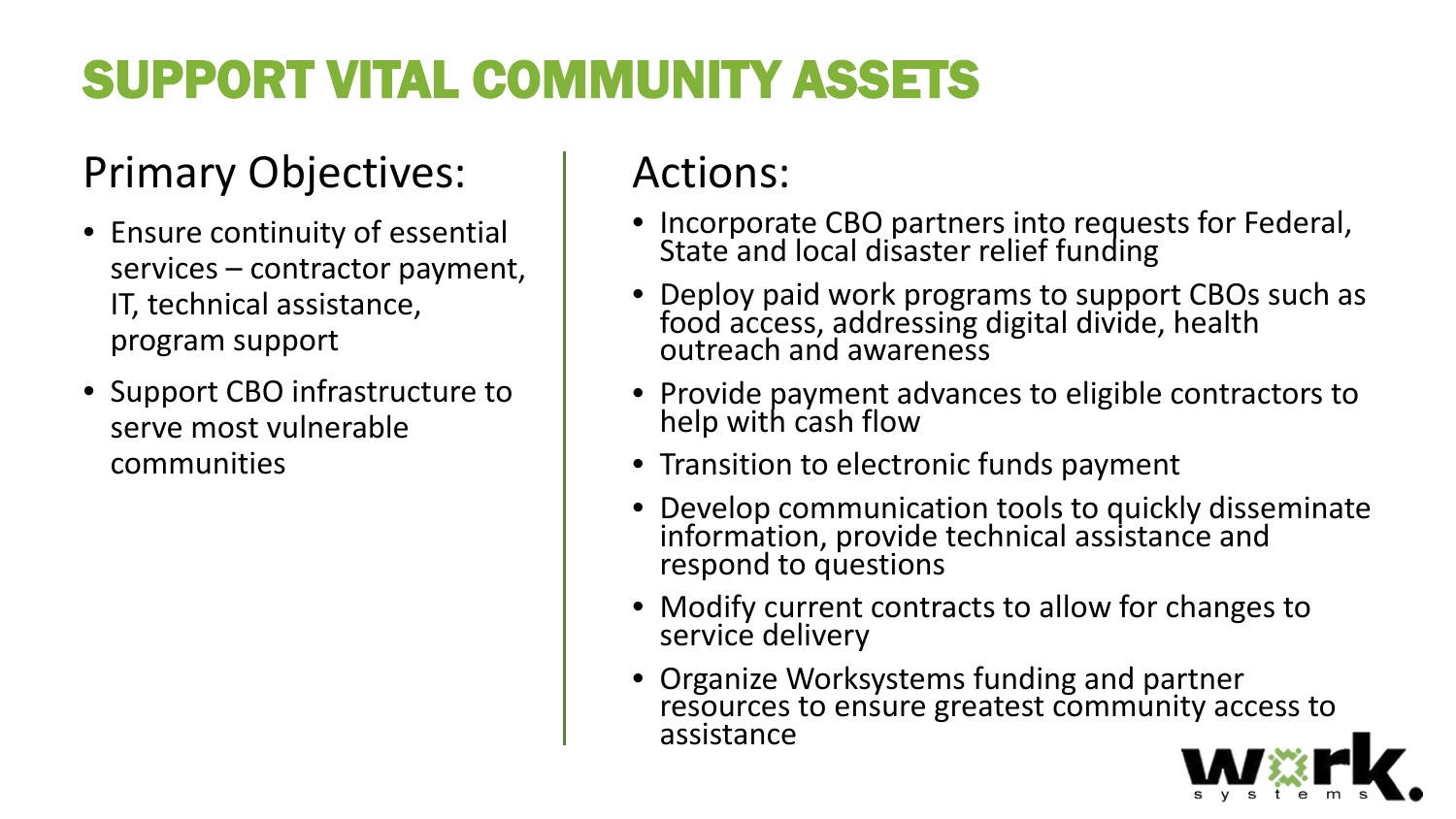# RESOURCE DEVELOPMENT & RAPID DEPLOYMENT

### Primary Objectives:

- Ensure available workforce resources are received and responsive to local needs
- Mitigate business and worker impacts
- Support critical workforce needs

- Pursue all available National Dislocated Worker Grants, Rapid Response and other sources of funding to address layoffs
- Promote creative uses of Layoff Aversion funding to help companies keep workers
- Increase Worksystems SNAP 50/50 grant inline with surging enrollment in SNAP
- Increase linkages with OED SNAP 50/50 grant to address spike in support service needs
- Work with local public co-funders to redirect portions of Q4 (Spring) funding toward crisis response where planned programming is stalled due to closures and social restrictions

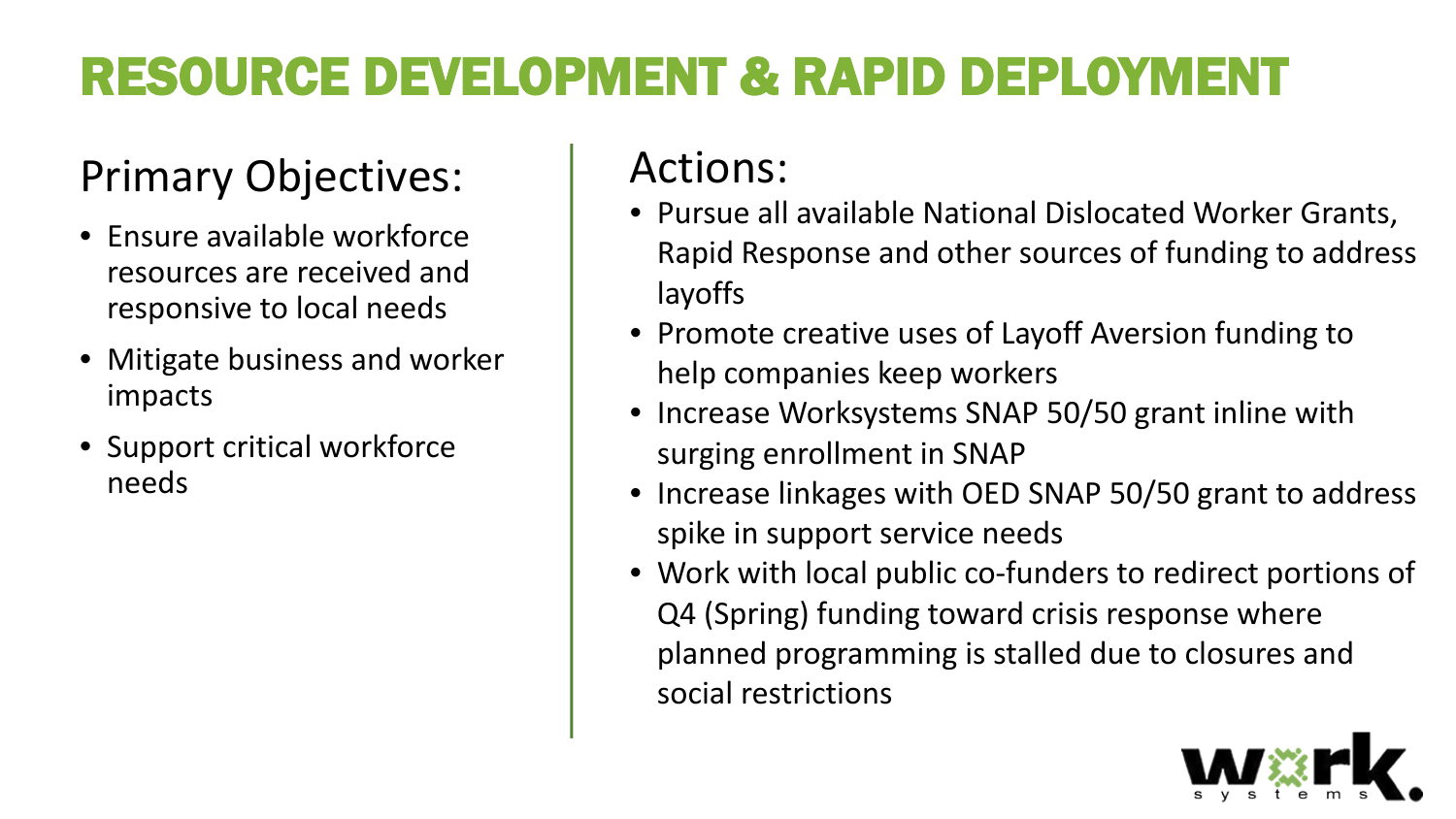### RECOVERY

#### Primary Objectives:

• Ensure system, partners and resources are prepared to connect people to available and emerging opportunities.

- Infuse National Dislocated Worker Grants and stimulus resources into the system
- Organize system partners to pivot from crisis response to economic recovery
- Expand paid work programs for adults and youth
- Analyze economic trends and partner with industry to focus occupational training to support recovery hiring and workforce needs
- Maintain partnerships, programs, systems that work throughout the crisis and recovery cycle